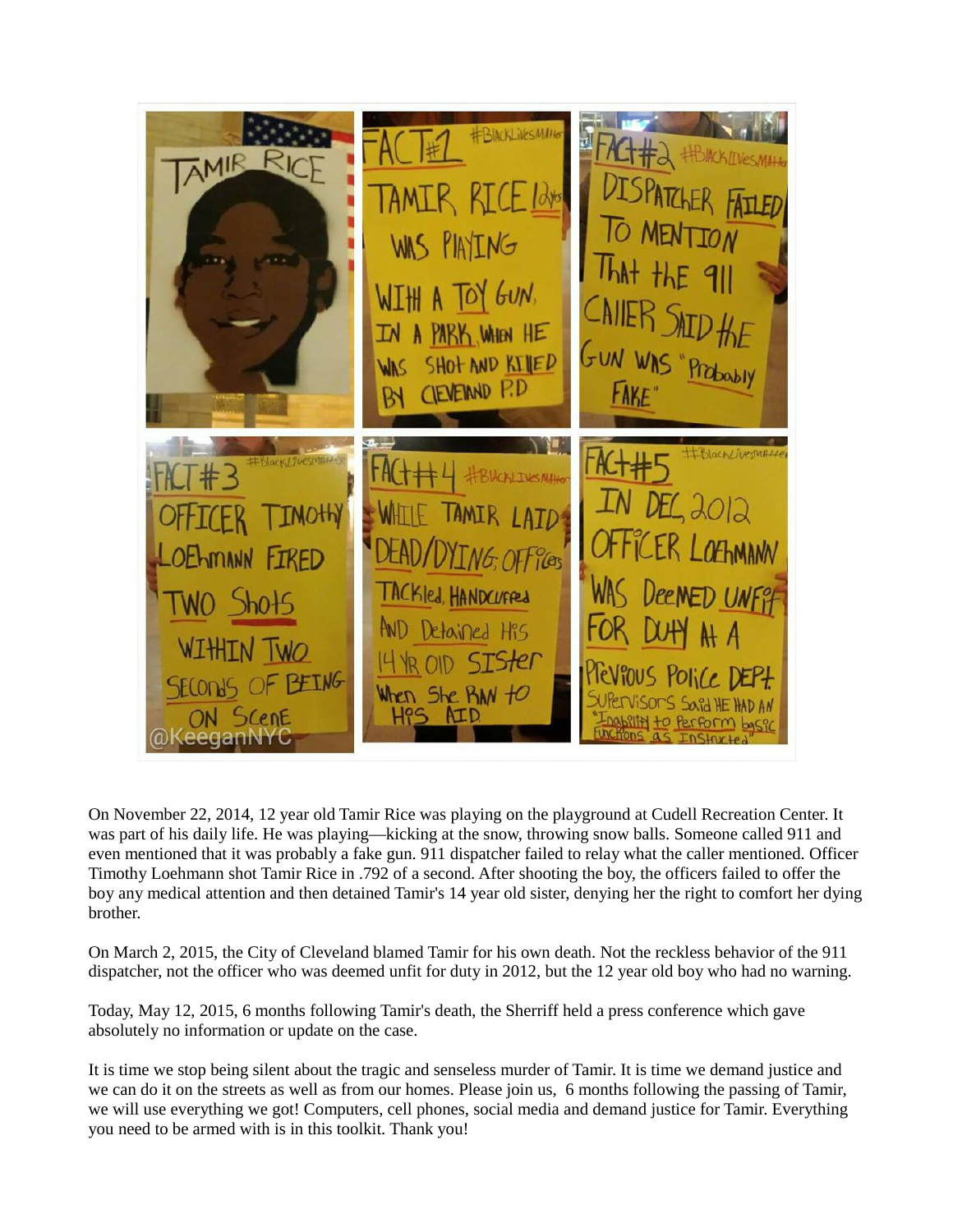## **SHUT IT UP & SHUT IT DOWN**

### **On any day beginning at 8:30am until 4:30pm EST.**

Call/Fax/Mail letters the following offices and demand/ask the following questions below.

- First District Police Station 216-623-5118 3895 W.  $130^{\text{th}}$ Cleveland, OH
- Cleveland Cuyahoga County 216-443-7800 fax: 216-698-2270 Prosecutor Timothy J. McGinty The Justice Center 1200 Ontario Street,  $9<sup>th</sup>$  Floor Cleveland, OH 44113
- Ohio Attorney General / Mike Dewine 800-282-0515 Local: 614-466-4986 www.ohioattorneygeneral.gov

**QUESTIONS:** (Asking these questions in separate calls would be more effective, but will depend on each individual's schedule)

- Where is the police report?
- Why did Cleveland police hire poor police officers?
- Why didn't Cleveland Police Department review Timothy Loehmann's records before hiring him?
- Why hasn't Cleveland Police Department apologized to the mother of Tamir?
- What is the status of Tamir Rice's case?
- Why hasn't Timothy Loehmann been fired?
- Why didn't the officers offer Tamir any first aid?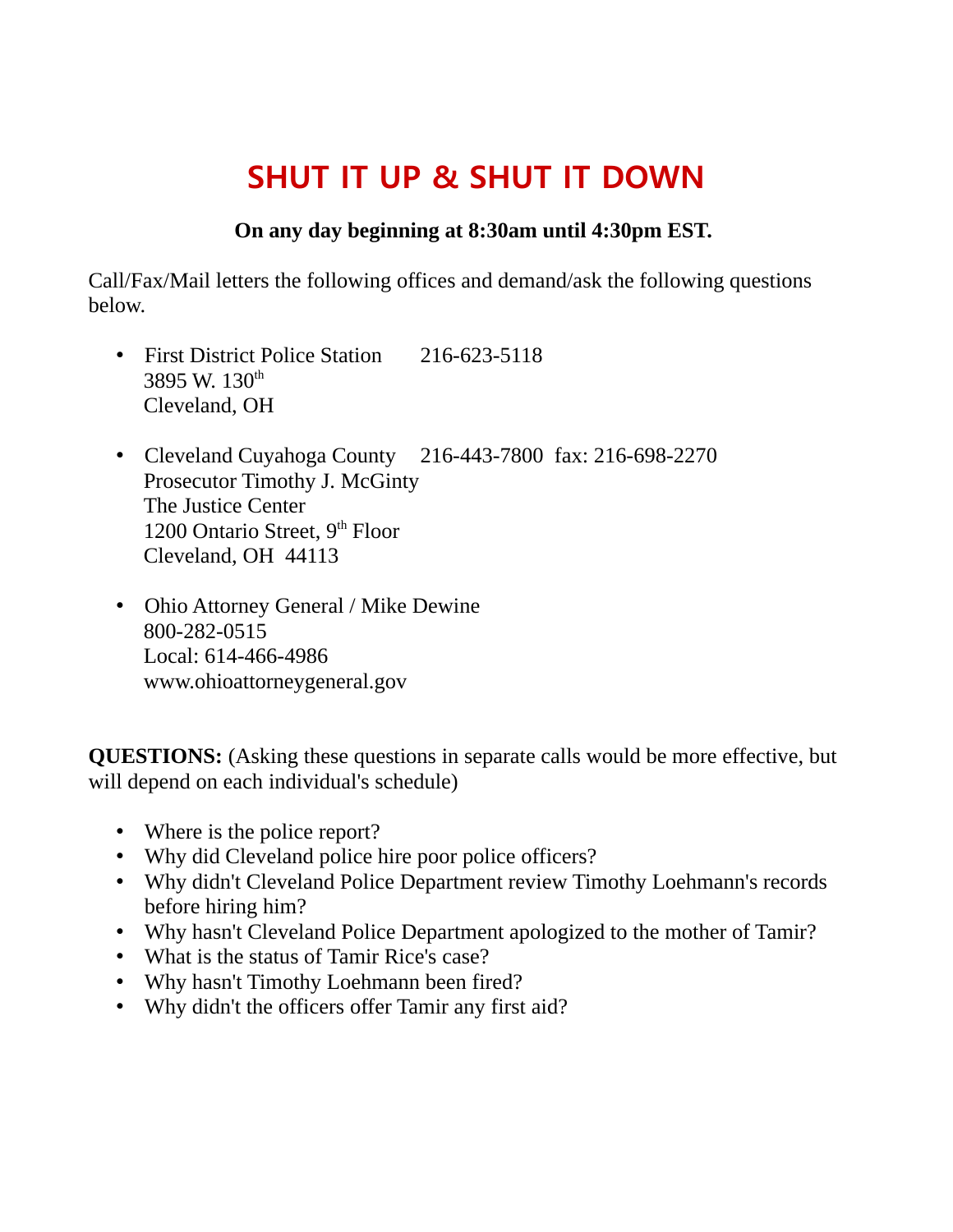# **SOCIAL MEDIA FACEBOOK / TWITTERSTORM**

### **Post the following questions to Cleveland Police Department Facebook page:**

Ask:

- Where is the police report?
- Why did Cleveland police hire poor police officers?
- Why didn't the officers offer Tamir any first aid?
- What is happening in Tamir's case?
- Why hasn't the first 911 caller's name been released?
- What happened to the other 911 callers?
- Why did would Officer Frank Gramback drive up to any armed "suspect"?

#### **Demand:**

CPD Fire Officer Timothy Loehmann and Officer Fran Gramback. Justice for Tamir Rice.

Disbanding of Cleveland Police Department.

### **CPD Facebook Page:**

HTTP://www.facebook.com/pages/Cleveland-Police-Department/137151966450108

### **Tweet to CPD and Cleveland Mayor Frank Jackson:**

- @CLEpolice
- @ClevelandMayor

### **Use all or any of the following Hashtags:**

#Justice4Tamir #TamirRice #BlkMarchMadness #ChildrensLivesMatter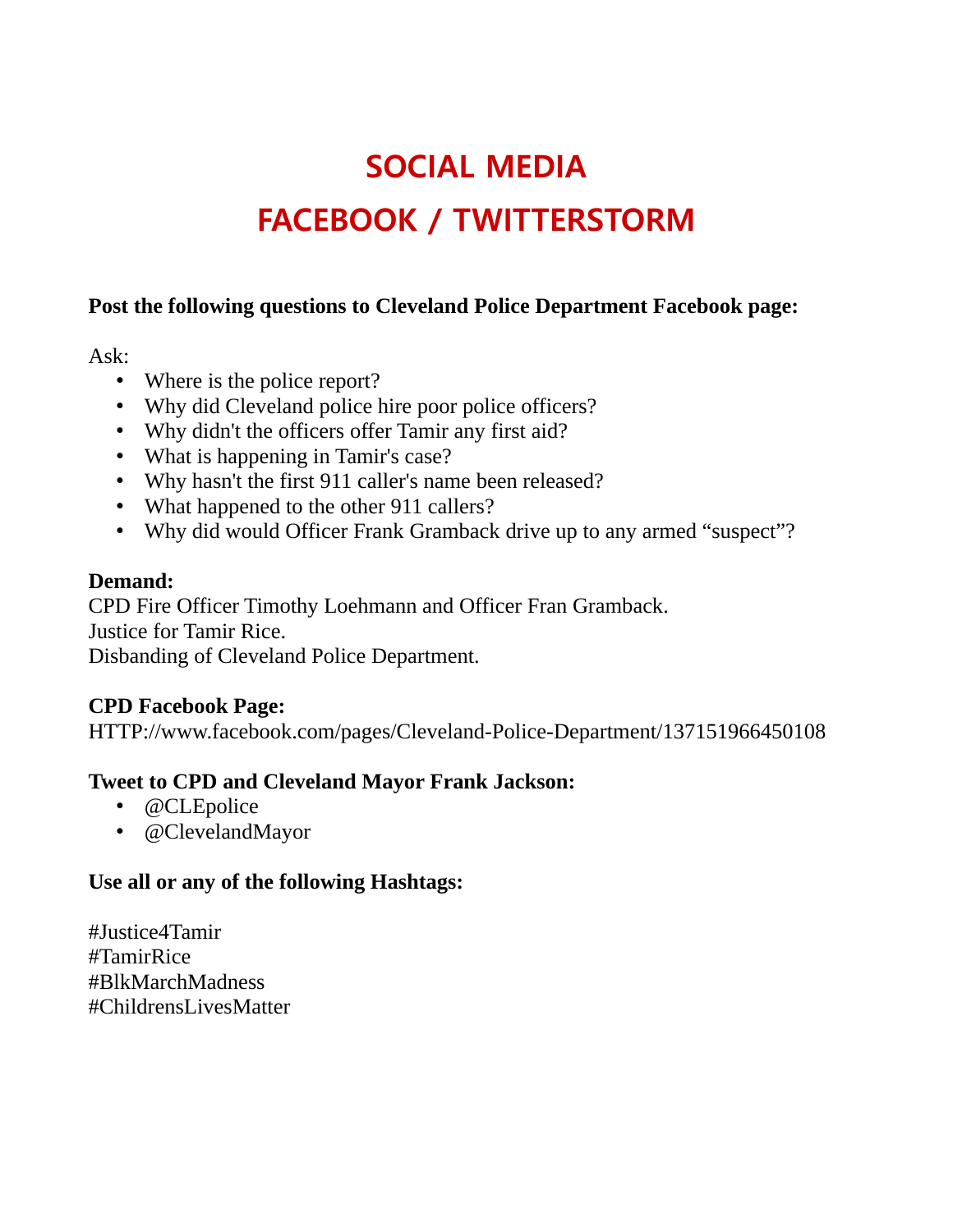## **SOCIAL MEDIA**

## **FACEBOOK / TWITTERSTORM Cont.**

### **Demand that celebrities speak out against the killing of Tamir.**

The following celebrities have spoken out against injustices in the past, but have failed to speak out against police brutality.

#### **Twitter/Facebook**

| - @UncleRUSH      |
|-------------------|
| - @iJesseWilliams |
| $-Q$ Oprah        |
| - @Common         |
| - @Beyonce        |
| - @AudraEquality  |
|                   |

Any other celebrities you feel should be called out.

#### **Ask:**

- Why are you so silent about the murder of Tamir Rice?
- Do you care about children?
- Will you stand up and say Tamir's life mattered?

#### #TamirRice

#### **Tell them:**

Tamir's life mattered.

Quote: "When we don't stand up for children, we don't stand for much." - Marian Edelman Wright.

#### **Share:**

Extended video of the shooting. HTTP://www.mediaite.com/online/extended-video-of-tamir-rice-shooting-shows-cops-tackling-sisterrushing-to-help/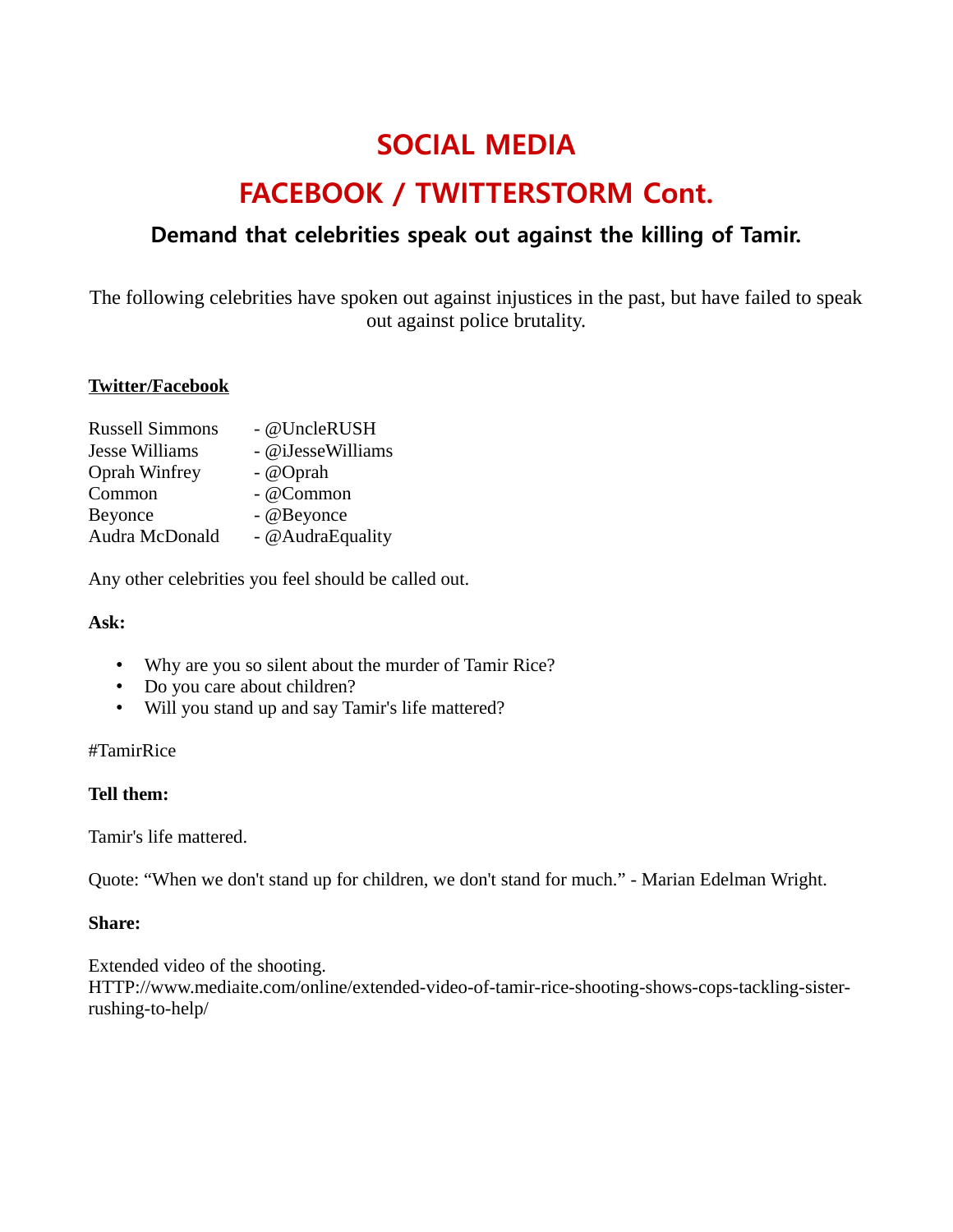## **JUST A BOY WITH A TOY**

#### **PURCHASE TOY GUN AND MAIL TO CLEVELAND POLICE DEPARTMENT** May 23rd

You may purchase one or many toy guns at the dollar or 99 cents store and mail anonymously to the **Cleveland Police Department** along with a print out of the next page in this toolkit. You will need to decipher when would be the best time to send the toy(s) in order for the CPD to receive them on March  $23<sup>rd</sup>$  or thereafter. We prefer the  $23<sup>rd</sup>$ , but if they are receiving them all that week, that is OK.

First District Police Station

3895 W. 130<sup>th</sup>

Cleveland, OH

----------------------------------------------------------------------------------------------------------